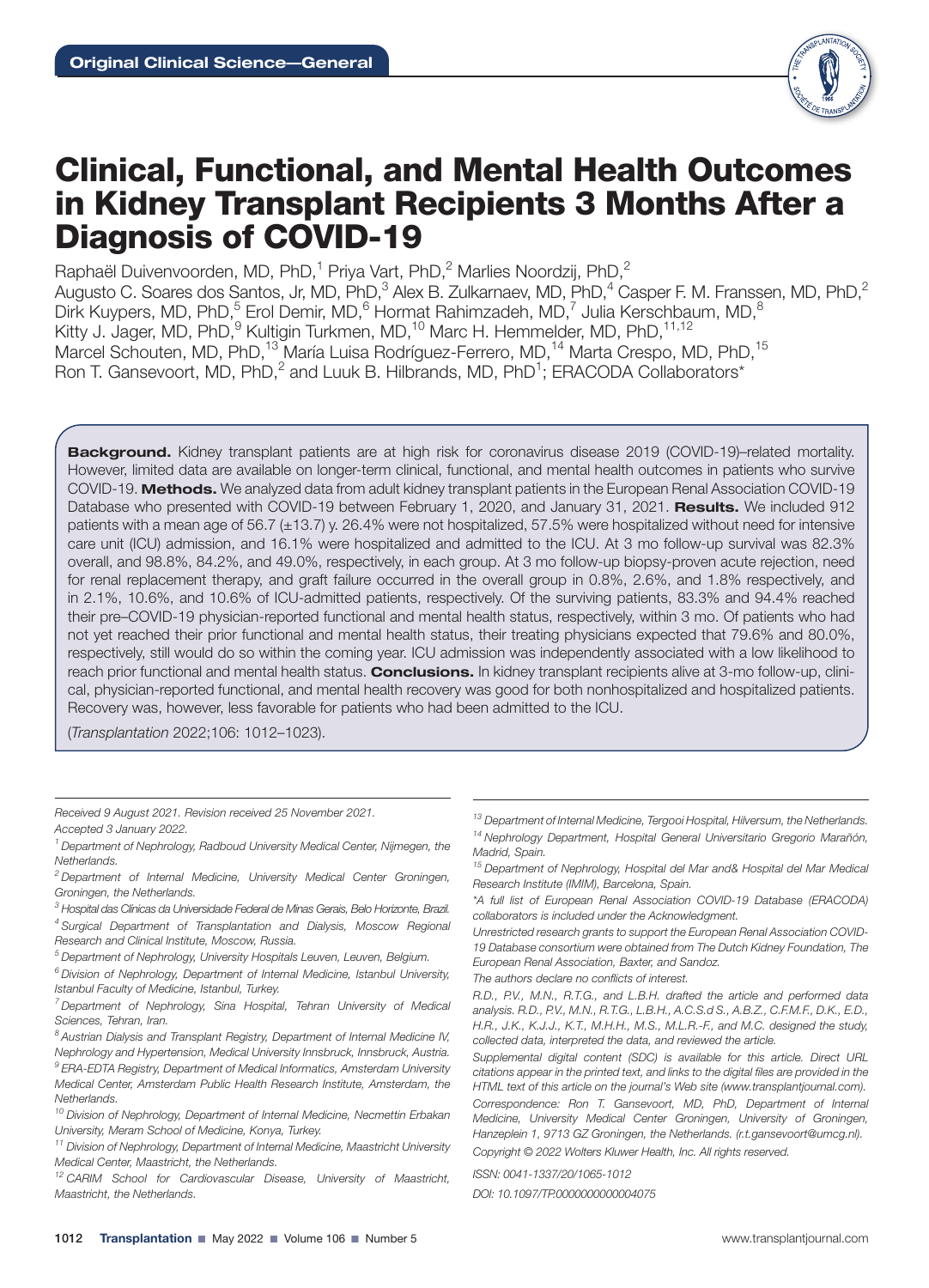# INTRODUCTION

The severe acute respiratory syndrome coronavirus 2 (SARS-CoV-2) has a major impact on global health.<sup>1</sup> Especially elderly and people with underlying conditions, such as diabetes, heart, lung, and kidney disease are at increased risk of developing life-threatening coronavirus disease 2019 (COVID-19).<sup>2</sup> In addition to mortality, there is concern about long-term consequences for those who survive COVID-19. Prolonged fatigue, muscle weakness, dyspnea, sleeping problems, anxiety, and depression have been reported by patients following their infection.<sup>3,4</sup>

Epidemiological studies indicated kidney transplant recipients to be particularly vulnerable for the development of severe COVID-19.<sup>2</sup> The OpenSAFELY study, which enrolled >17 million COVID-19 patients from the United Kingdom, reported a 6 times higher risk of mortality in organ transplant recipients when adjusted for age and gender and a 3.5 times higher risk when also accounting for comorbidities. In fact, organ transplantation was identified as one of the strongest risk factors for COVID-19–related death in this study.<sup>2</sup> In line with the OpenSAFELY results, many other observational studies from different geographical areas reported high mortality rates in kidney transplant patients with COVID-19.<sup>2,5-10</sup> We previously showed that mortality in these patients is higher than in patients on dialysis, when adjusted for differences in age and comorbidities between both groups.<sup>5</sup>

Although there are substantial data on COVID-19–related mortality in the kidney transplant population, only limited data are available on the clinical, functional, and mental health outcomes in patients who survive. We therefore studied these outcomes in a large cohort of kidney transplant recipients at 3 mo after their COVID-19 diagnosis.

# MATERIALS AND METHODS

### Study Design and Participants

For this study, we used data from the European Renal Association COVID-19 Database (ERACODA).<sup>11</sup> This database was established in March 2020 and currently involves the cooperation of approximately 220 physicians representing >130 centers in 33 countries, mostly in Europe. Data were collected on adult (>18 y) patients with kidney failure, either on dialysis or living with a functioning kidney allograft, who were diagnosed with COVID-19 based on a positive result on a real-time polymerase chain reaction assay or rapid antigen test of nasal or pharyngeal swab specimens, or compatible findings on computed tomography (CT) scan or chest x-ray of the lungs. Data are voluntarily reported from outpatients and hospitalized patients by physicians responsible for the care of these patients.

The ERACODA database is hosted at the University Medical Center Groningen, the Netherlands. Data are recorded using REDCap software (Research Electronic Data Capture, Vanderbilt University Medical Center, Nashville,  $TN$ ) for data collection.<sup>12</sup> Each patient is assigned an identifier code. To protect privacy, no other data that are related to the identity of the patient are included in the database. The study was approved by the Institutional Review Board of the University Medical Center Groningen (the Netherlands). The clinical and research activities being reported are consistent with the

Principles of the Declaration of Istanbul as outlined in the "Declaration of Istanbul on Organ Trafficking and Transplant Tourism."

# Data Collection

Detailed information was collected on patient and COVID-19–related characteristics. Frailty was assessed using the Clinical Frailty Score developed by Rockwood et al.<sup>13</sup> Low scores (scores 1–3) indicate that patients are fit and managing well, middle scores (scores 4–6) indicate patients are vulnerable to moderately frail, and higher scores indicate patients are severely to very severely frail (scores 7 and 8) or terminally ill (score 9). Comorbidities were recorded from patient charts, and obesity was defined as a body mass index > 30 kg/m<sup>2</sup>. Graft function–related outcomes and functional and mental health outcome data were collected at 3 mo after first presentation with COVID-19. Physicians were asked to report the patient's functional and mental health status at 3 mo after presentation, using a standardized questionnaire (Appendix 1, **SDC**, http:// links.lww.com/TP/C416). The data therefore represent physician-reported outcomes. Kidney transplant recipients who presented between February 1, 2020, and January 31, 2021, and had information on hospitalization, intensive care unit (ICU) admission, and 3-mo vital status (defined as being dead or alive) were included.

#### Statistical Analysis

Baseline characteristics are presented for the total population and hospitalization and ICU admission status. Continuous data are presented as mean±standard deviation or as median and interquartile range (IQR) in case of a nonnormal distribution of data. Categorical data are presented as numbers (percentages). Characteristics were compared among groups using analysis of variance for continuous variables (Kruskal–Wallis test for nonnormally distributed data) and Pearson chi-square statistics for categorical variables. A Kaplan–Meier plot was made to show cumulative survival probability by hospitalization and ICU admission status. Predictors of 3-mo vital status were investigated using Cox proportional-hazards models. Variables with a *P* value of <0.1 in univariable models were included in multivariable models, and using a backward elimination procedure, variables with a *P* of <0.1 were selected as predictors. In addition, the use of immunosuppressive drugs was investigated as risk factor for 3-mo vital status in a multivariable Cox proportional-hazards model adjusted for age, sex, frailty, obesity, hypertension, diabetes, heart failure, chronic lung disease, estimated glomerular filtration rate (eGFR), and time after transplantation in a stepwise manner. Numbers and proportions of kidney graft–related outcomes and functional and mental health outcomes are presented for survivors at 3 mo by hospitalization and ICU admission status. Predictors of functional and mental health status among survivors at 3 mo were identified using univariable and multivariable logistic regression analyses. Because of smaller sample size, we used a stringent *P* value of <0.05 for identifying candidate predictors in a univariable model. In a multivariable model with a backward elimination procedure, a *P* value of <0.1 was used to identify main predictors. Missing data in multivariable models were handled using multiple imputation (10 imputed data sets created with 100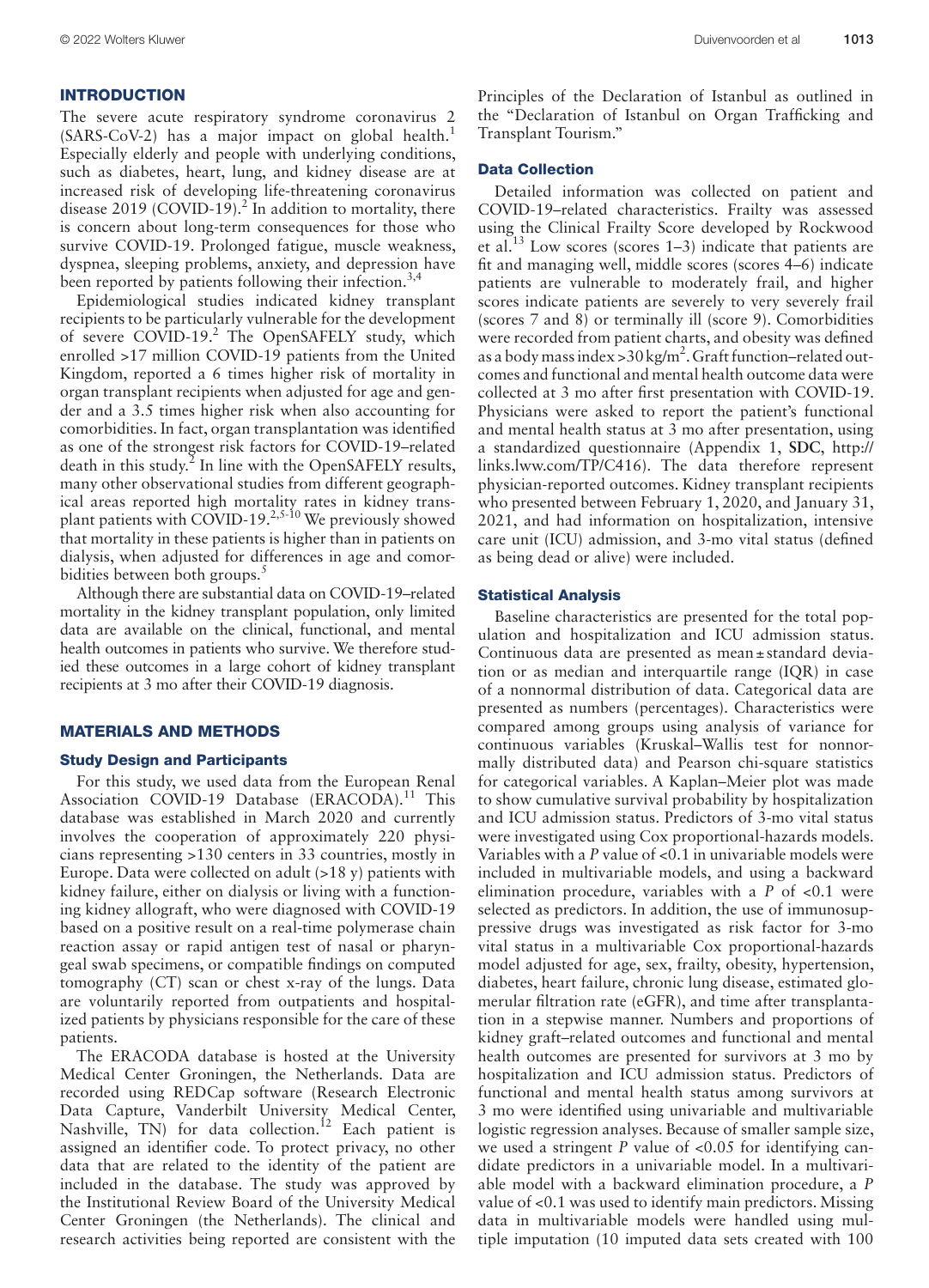interactions).<sup>14</sup> Multiple imputation was performed with the chained equations method using all variables included in a multivariable model. All analyses were performed using Stata version 14.0 (College Station, TX). A 2-sided *P* value of <0.05 indicated statistical significance.

# RESULTS

A total of 1035 adult kidney transplant patients who presented with COVID-19 between February 1, 2020, and January 31, 2021, were included in the ERACODA database. After excluding 123 patients for whom information was missing about vital status, hospitalization, or ICU admission  $(N=111, N=47, N=2, respectively)$ , 912 patients were eligible for our current analysis.

# Patient Characteristics

Baseline characteristics are shown in Table 1. Mean (standard deviation) age was 56.7 (13.6) y, 61.5% were male, and 85.3% were White/Caucasian. Hospitalized patients were on average aged 7.8 y and had more comorbidities than nonhospitalized patients; particularly, obesity, hypertension, diabetes, coronary artery disease, and heart failure were more prevalent in hospitalized patients. Hospitalized patients also had a higher Clinical Frailty Score and were more often treated with a triple immunosuppressive regime than nonhospitalized patients. Regarding the presenting symptoms, patients who required hospitalization more often presented with shortness of breath, fever, nausea, and vomiting. Their respiration rate was higher and oxygen saturation lower at presentation.

# TABLE 1.

Baseline demographic and clinical characteristics by hospitalization and ICU admission status

| Variable                          | <b>Total</b><br>$(N = 912)$ | <b>Not hospitalized</b><br>$(n = 241)$ | Hospitalized, no ICU<br>$(n = 524)$ | <b>Hospitalized, ICU</b><br>$(n = 147)$ | $\pmb{P}$           |
|-----------------------------------|-----------------------------|----------------------------------------|-------------------------------------|-----------------------------------------|---------------------|
| Patient characteristics           |                             |                                        |                                     |                                         |                     |
| Male sex, n (%)                   | 561 (61.5)                  | 149 (61.8)                             | 321 (61.3)                          | 91 (61.9)                               | 0.98                |
| Age, y                            | $56.7 \pm 13.6$             | $51.0 \pm 13.9$                        | $58.7 \pm 13.6$                     | $58.9 \pm 10.3$                         | < 0.001             |
| BMI, $kg/m2$                      | $27.1 \pm 5.0$              | $26.3 \pm 4.7$                         | $27.0 \pm 5.0$                      | $28.2 \pm 5.0$                          | 0.003               |
| Race, n (%)                       |                             |                                        |                                     |                                         | 0.13                |
| White or Caucasian                | 746 (85.3)                  | 197 (85.3)                             | 438 (86.7)                          | 111 (79.9)                              |                     |
| Non-White                         | 129 (14.7)                  | 34 (14.7)                              | 67 (13.3)                           | 28 (20.1)                               |                     |
| Tobacco use, n (%)                |                             |                                        |                                     |                                         | 0.41                |
| Current                           | 37(4.1)                     | 8(3.4)                                 | 23(4.4)                             | 6(4.1)                                  |                     |
| Prior                             | 201 (22.0)                  | 42 (17.6)                              | 125 (23.8)                          | 34(23.1)                                |                     |
| Never                             | 456 (50.0)                  | 133 (55.2)                             | 248 (47.3)                          | 75 (51.0)                               |                     |
| Unknown                           | 218 (23.9)                  | 58 (24.1)                              | 128 (24.4)                          | 32 (21.8)                               |                     |
| Clinical frailty scale, AU        | $2.9 + 1.5$                 | $2.4 \pm 1.3$                          | $3.1 \pm 1.6$                       | $3.0 \pm 1.4$                           | < 0.001             |
| Comorbidities, n (%)              |                             |                                        |                                     |                                         |                     |
| Obesity                           | 181 (24.1)                  | 28 (16.7)                              | 109 (24.1)                          | 44 (33.6)                               | 0.003               |
| Hypertension                      | 745 (81.7)                  | 188 (78.0)                             | 427 (81.5)                          | 130 (88.4)                              | 0.04                |
| <b>Diabetes</b>                   | 280 (30.7)                  | 57 (23.6)                              | 167 (31.9)                          | 56 (38.1)                               | 0.01                |
| Coronary artery disease           | 152 (16.7)                  | 22(9.1)                                | 105 (20.0)                          | 25(17.0)                                | 0.001               |
| Heart failure                     | 79 (8.7)                    | 10(4.1)                                | 46 (8.8)                            | 23(15.6)                                | < 0.001             |
| Chronic lung disease              | 69 (7.6)                    | 10(4.1)                                | 40(9.5)                             | 9(6.1)                                  | 0.02                |
| Active malignancy                 | 38 (4.2)                    | 6(2.5)                                 | 25(4.8)                             | 7(4.8)                                  | 0.32                |
| Autoimmune disease                | 49(5.4)                     | 14(5.8)                                | 26(5.0)                             | 9(6.1)                                  | 0.81                |
| No. of reported comorbidities     | $2(1-2)$                    | $1(1-2)$                               | $2(1-3)$                            | $2(1-3)$                                | < 0.001             |
| Primary kidney disease, n (%)     |                             |                                        |                                     |                                         |                     |
| Primary glomerulonephritis        | 160 (17.9)                  | 48 (20.3)                              | 79 (15.5)                           | 33 (22.6)                               | 0.07                |
| Pyelonephritis                    | 26(2.9)                     | 5(2.1)                                 | 19(3.7)                             | 2(1.4)                                  | 0.23                |
| Interstitial nephritis            | 32(3.6)                     | 7(3.0)                                 | 21(4.1)                             | 4(2.7)                                  | 0.62                |
| Hereditary kidney disease         | 118 (13.2)                  | 29 (12.3)                              | 74 (14.5)                           | 15(10.3)                                | 0.37                |
| Congenital diseases               | 40(4.5)                     | 17(7.2)                                | 20(3.9)                             | 3(2.0)                                  | 0.04                |
| Vascular diseases                 | 72(8.1)                     | 17(7.2)                                | 38(7.4)                             | 17(11.6)                                | 0.22                |
| Sec. glomerular disease           | 40(4.5)                     | 8(3.4)                                 | 21(4.1)                             | 11(7.5)                                 | 0.13                |
| Diabetic kidney disease           | 98 (11.0)                   | 19(8.0)                                | 59 (11.5)                           | 20 (13.7)                               | 0.19                |
| Other                             | 184 (20.6)                  | 59 (25.0)                              | 100 (19.6)                          | 25(17.1)                                | 0.12                |
| Unknown                           | 123 (13.8)                  | 27(11.4)                               | 80 (15.7)                           | 16(11.0)                                | 0.17                |
| Time since transplantation, n (%) |                             |                                        |                                     |                                         | 0.04                |
| $<1$ y                            | 81 (9.0)                    | 17(7.1)                                | 47(9.1)                             | 17(11.6)                                |                     |
| $1-5y$                            | 346 (38.3)                  | 106 (44.3)                             | 174 (33.6)                          | 66 (45.2)                               |                     |
| >5y                               | 476 (52.7)                  | 116 (48.5)                             | 297 (57.3)                          | 63 (43.1)                               |                     |
|                                   |                             |                                        |                                     |                                         | Continued next page |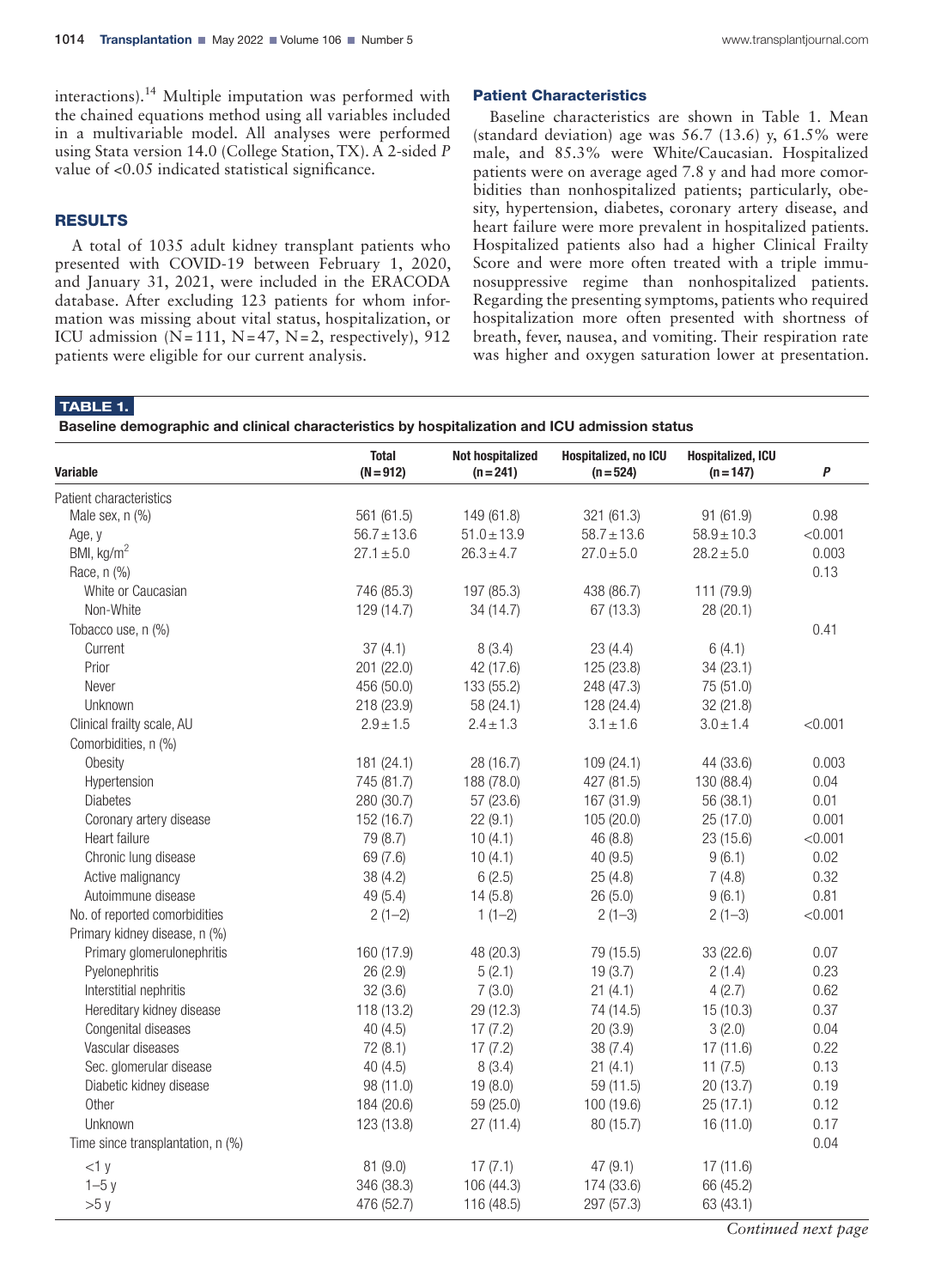#### Medication use Use of RAAS inhibitors, n (%) 368 (40.6) 99 (41.8) 205 (39.3) 64 (43.5) 0.59 Use of immunosuppressive medication, n (%) Triple therapy 575 (64.0) 142 (59.9) 325 (62.9) 108 (74.5) 0.03 Tacrolimus+prednisone+mycophenolate 508 (88.3) 130 (91.6) 283 (87.1) 95 (88.0) 0.38 Others 67 (11.6) 12 (8.4) 42 (12.9) 13 (12.0) Dual therapy 302 (33.6) 91 (38.4) 177 (34.2) 34 (23.4) CNI+prednisone 125 (41.4) 36 (39.6) 75 (42.4) 14 (41.2) 0.30 CNI+antimetabolite 114 (37.7) 42 (46.1) 59 (33.3) 13 (38.2) Prednisone + antimetabolite 40 (13.2) 40 (13.2) 8 (8.8) 4 (16.4) 3 (8.8) Others, % 23 (7.6) 5 (5.5) 14 (7.9) 4 (11.8) Disease-related characteristics Presenting symptoms, n (%) Sore throat 147 (17.5) 35 (16.7) 36 (17.4) 26 (19.0) 0.86 Cough 543 (62.2) 128 (57.7) 312 (61.2) 103 (71.0) 0.03 Shortness of breath  $353 (40.2)$   $31 (14.0)$   $228 (44.5)$   $94 (65.3)$   $< 0.001$  Fever 614 (69.5) 130 (57.8) 367 (71.1) 117 (82.4) <0.001 Headache 171 (20.4) 51 (24.8) 90 (18.7) 30 (22.4) 0.17 Nausea or vomiting  $\sim$  133 (15.7) 12 (5.7) 91 (18.3) 30 (21.9)  $\sim$  0.001 Diarrhea 233 (27.4) 41 (19.4) 150 (29.9) 42 (30.4) 0.01 Myalgia or arthralgia 266 (32.2) 77 (37.0) 146 (30.0) 43 (32.6) 0.19 Vital signs Temperature, °C 37.6±1.1 37.5±1.0 37.6±1.1 37.6±1.1 0.55 Respiration rate, /min 20.8±6.9 16.5±4.1 20.5±6.1 24.9±8.4 <0.001  $O_2$  saturation room air, % 94.0±7.1 97.1±2.0 94.0±7.2 91.1±8.5  $\langle 0.001$ Systolic BP, mm Hg  $132.6 \pm 21.0$   $133.3 \pm 15.7$   $132.7 \pm 21.8$   $131.7 \pm 21.9$  0.84 Diastolic BP, mm Hq  $78.1 \pm 14.2$   $80.1 \pm 11.7$   $78.0 \pm 14.7$   $76.8 \pm 14.0$  0.23 Pulse rate, BPM 87.3±17.0 83.3±14.9 87.8±16.3 88.8±20.1 0.04 Intubated, n (%) 107 (72.3) Test results eGFR CKD-EPI, mL/min/1.73 m2 37 (23–55) 52 (33–68) 36 (24–51) 30 (18–48) <0.001 Creatinine increase (>25%), n (%) 230 (25.2) 11 (4.6) 154 (29.4) 65 (44.2) <0.001 Lymphocytes, ×1000/μL 0.8 (0.5–1.4) 1.4 (0.9–2.2) 0.8 (0.5–1.3) 0.6 (0.4–1.0) <0.001 TABLE 1. (Continued) Variable **Total**  $(N=912)$ Not hospitalized(n=241) Hospitalized, no ICU  $(n=524)$ Hospitalized, ICU (n=147) *P*

Continuous variables are reported as mean±SD or median (IQR). Groups were compared using 1-way ANOVA, Kruskal–Wallis test, or chi-square test as appropriate. Obesity is defined as  $BMI > 30$  kg/m<sup>2</sup> .

 CRP, mg/L 41 (9.9–94) 5 (3–30) 43 (12–95) 71 (24–124) <0.001 SARS-CoV-2 PCR positive, n (%) 686 (94.6) 159 (97.5) 407 (93.8) 120 (93.7) 0.12 COVID-19 on x-ray, n (%)  $375(41.5)$   $376(41.5)$   $16(6.7)$   $261(50.2)$   $375(41.5)$   $<0.001$ COVID-19 on CT scan, n (%) 242 (26.8) 9 (3.8) 174 (33.5) 59 (40.4) <0.001

ANOVA, analysis of variance; BMI, body mass index; BP, blood pressure; BPM, beats per minute; CKD-EPI, Chronic Kidney Disease Epidemiology Collaboration; CNI, calcineurin inhibitor; COVID-19, coronavirus disease 2019; CRP, C-reactive protein; CT, computed tomography; eGFR, estimated glomerular filtration rate; ICU, intensive care unit; IQR, interquartile range; PCR, polymerase chain reaction; RAAS, renin-angiotensin-aldosterone system; SARS-CoV-2, severe acute respiratory syndrome coronavirus 2.

eGFR at presentation was lower, and a 25% increase in creatinine compared with the pre–COVID-19 baseline value was more frequently observed in patients who required hospital admission. Of ICU-admitted patients, 107 of 147 (72.5%) were intubated.

majority of patients were living at home, and only 4.5% of patients were still admitted to a hospital or a nursing home.

#### Survival at 3 Mo After Presenting With COVID-19

Three-month survival was 98.8% for nonhospitalized patients and 84.2% for hospitalized patients who were not admitted to the ICU (Figure 1). In these 2 groups, deaths occurred mostly within the first 14 d after presentation (Figure 2). In patients who were admitted to the ICU, 3-mo survival was much lower, at 49.0% (Figure 1), and the mortality plateaued later at around 50 d after presentation (Figure 2). Three months after initial presentation, the

Baseline characteristics according to vital status are shown in **Table S1** (**SDC**, [http://links.lww.com/TP/C365\)](http://links.lww.com/TP/C365). Overall, patients who survived were younger, had a lower Clinical Frailty Score, and less comorbidities. Presenting symptoms and signs of disease were less severe, especially respiratory symptoms and markers of inflammation. In a multivariate analysis, age, frailty, heart failure, respiratory rate, and lymphocyte count were the most important predictors for survival at 3 mo (**Table S2**, **SDC**, [http://links.](http://links.lww.com/TP/C365) [lww.com/TP/C365](http://links.lww.com/TP/C365)). With respect to immunosuppressive medication, we found a hazard ratio pointing toward better survival for patients on dual therapy versus those on triple-drug therapy, although this did not reach formal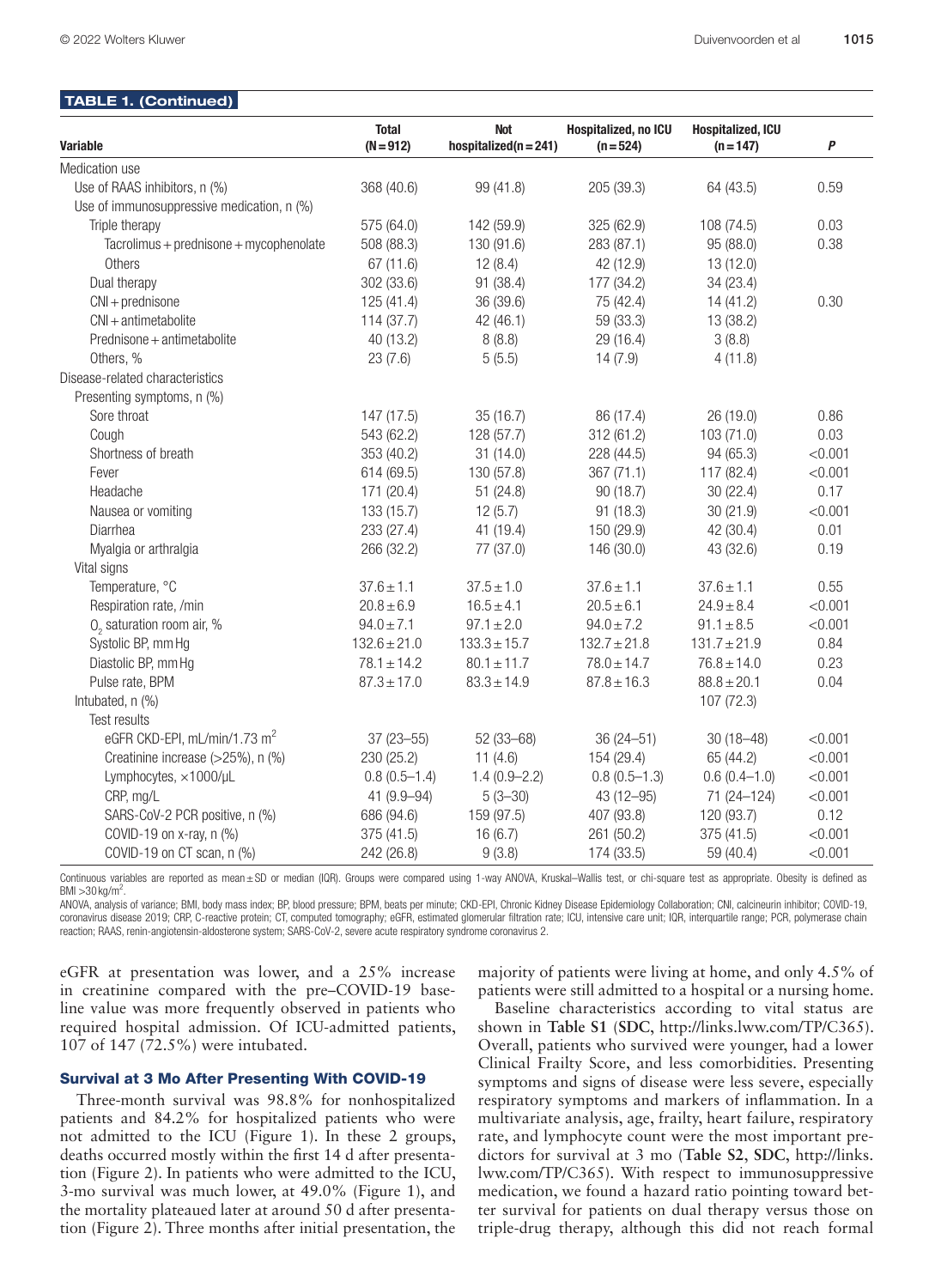

**FIGURE 1.** Flow diagram of hospitalization, ICU admission, and mortality within 3 mo after presenting with COVID-19. Status of alive patients is status at 3 mo or last known status. COVID-19, coronavirus disease 2019; ICU, intensive care unit.

statistical significance (**Table S3**, **SDC**, [http://links.lww.](http://links.lww.com/TP/C365) [com/TP/C365](http://links.lww.com/TP/C365)). There was no association between the type of immunosuppressive drug and survival (**Table S4**, **SDC**, <http://links.lww.com/TP/C365>).

# Three-month Clinical, Functional, and Mental Health Outcomes in COVID-19 Survivors

In the subsequent analyses, we were specifically interested in the outcomes of kidney transplant patients who survived COVID-19. Of the 751 patients still alive at 3 mo, data of 487 patients were available for analysis of graft function–related

outcomes and of 450 patients for physician-reported functional and mental health outcomes (Figure 3). Baseline characteristics were largely comparable between patients with complete and those with missing data, indicating that the missingness of data was likely random (**Tables S5** and **S6**, **SDC**, <http://links.lww.com/TP/C365>).

# Graft Survival at 3 Mo After Presentation

In the 487 patients for whom data on graft function at 3 mo were available, the median eGFR at presentation was 40 (IQR, 26-59) mL/min/1.73 m<sup>2</sup>. Baseline characteristics



FIGURE 2. Kaplan–Meier curves showing cumulative survival probability by hospitalization and ICU admission status. ICU, intensive care unit.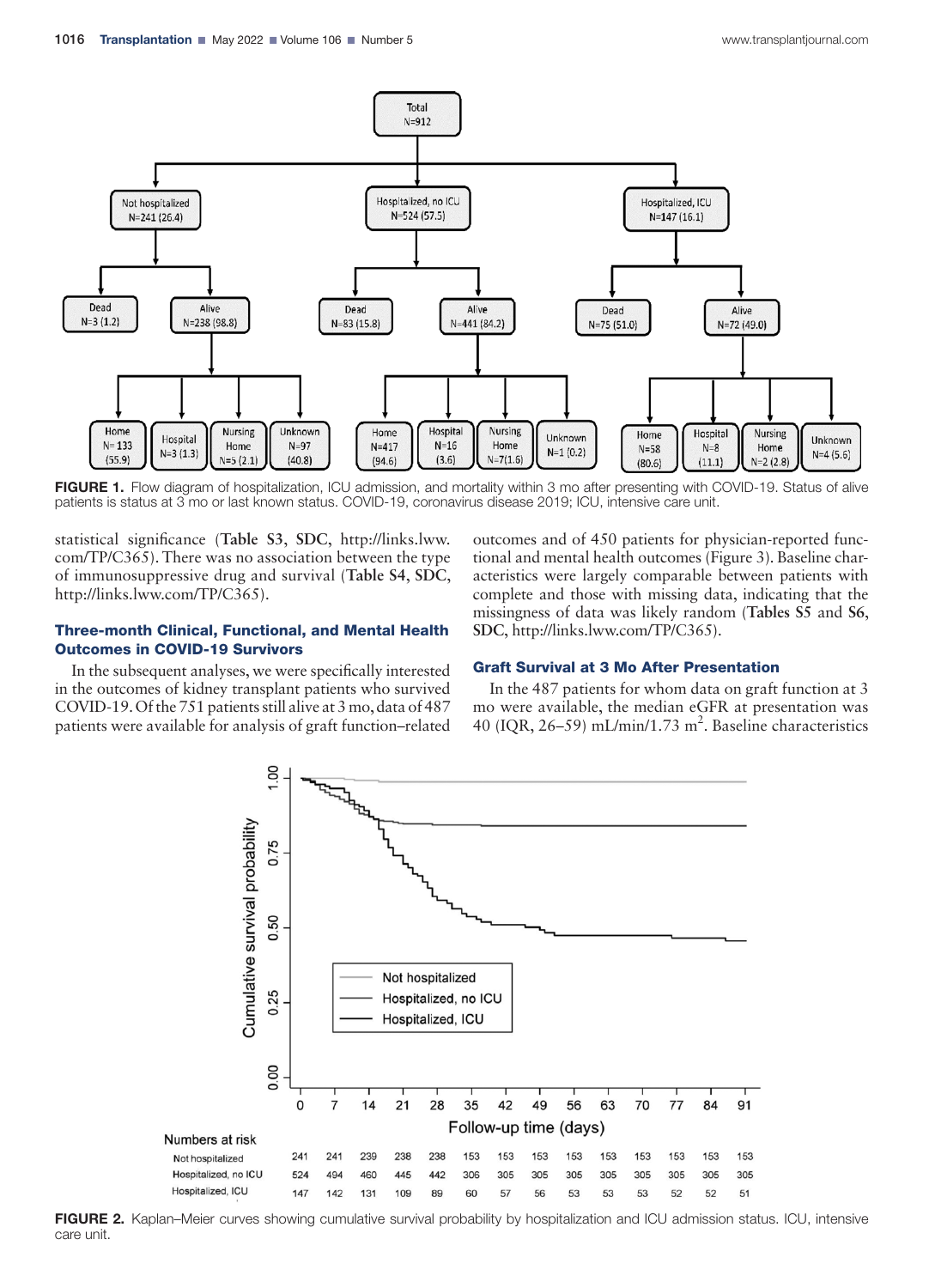

\*Missing information on acute rejection and kidney graft failure

FIGURE 3. Flow diagram of patient inclusion and results for analysis of graft function–related outcomes and functional and mental health outcomes. Patients analyzed for kidney function status and patients analyzed for functional and mental health outcomes are not totally exclusive study populations. From a total of 450 patients analyzed for functional and mental status, 449 were also analyzed for kidney function status. Thirty-eight other patients had information on kidney function status but not on functional and mental status.

by hospitalization and ICU admission status are shown in **Table S7** (**SDC**, [http://links.lww.com/TP/C365\)](http://links.lww.com/TP/C365). At presentation, 21.8% of patients had an increase in creatinine of >25% compared with their pre–COVID-19 baseline creatinine level (**Table S5**, **SDC**, [http://links.lww.com/TP/](http://links.lww.com/TP/C365) [C365\)](http://links.lww.com/TP/C365). Although calcineurin inhibitors and mycophenolate mofetil were tapered in many patients upon admission (stopping or decreasing the dose of mycophenolate mofetil in 62% and reduction in calcineurin inhibitor dose in 22%), biopsy-proven acute rejection was a rare event that occurred in only 4 (0.8%) patients who survived COVID-19 (Table 2). Two of 4 patients who experienced acute rejection developed temporary graft failure, but all 4 had a functioning graft at 3-mo follow-up. The need

for hemodialysis or continuous renal replacement therapy within 3 mo after presentation was rare and occurred in only 2.6% of all surviving patients. In the subset of survivors who had been admitted to the ICU, the requirement of dialysis or CVVH was markedly higher at 10.6% (Table 2). Graft survival was good in patients surviving COVID-19, with 97.3% of patients having a functioning graft 3 mo after presentation (Table 2) with a median eGFR of 49 (IQR,  $34-67$ ) mL/min/1.73 m<sup>2</sup>. Graft failure within 3 mo of follow-up occurred at a similar rate in nonhospitalized patients (0.7%) and hospitalized patients who were not admitted to the ICU (1.0%; Table 2). In patients who were admitted to the ICU, 5 of 47 (10.7%) experienced irreversible loss of graft function within 3 mo after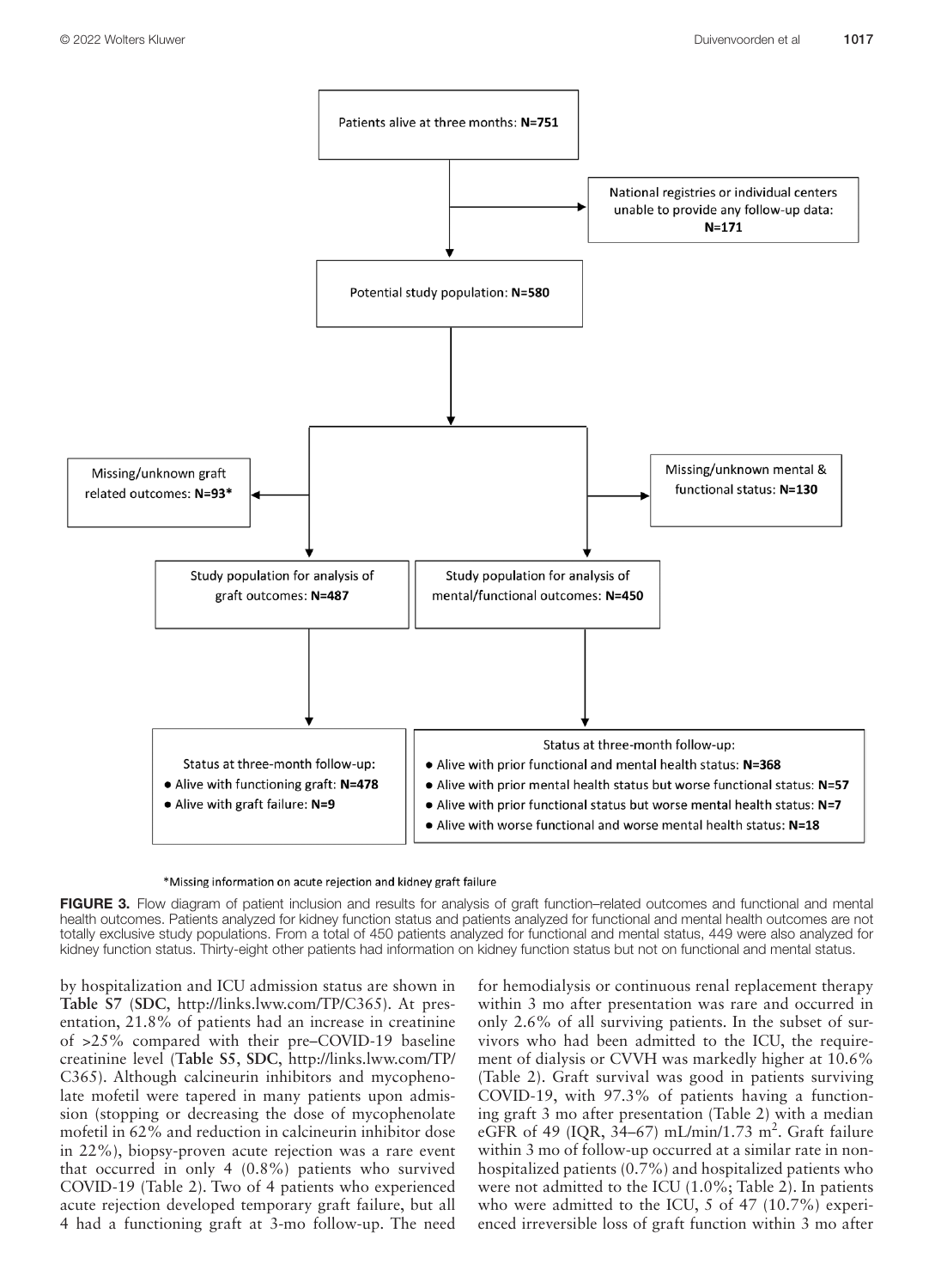| TABLE 2. |                                                           |  |
|----------|-----------------------------------------------------------|--|
|          | Kidney graft outcomes 3 mo after presenting with COVID-19 |  |

| Outcomes within 3 mo since       |                     |                            |                                  |                            |         |
|----------------------------------|---------------------|----------------------------|----------------------------------|----------------------------|---------|
| presentation                     | Total ( $N = 487$ ) | Not hospitalized $(n=143)$ | Hospitalized, no ICU $(n = 297)$ | Hospitalized, ICU $(n=47)$ | P       |
| Acute rejection, n (%)           |                     |                            |                                  |                            | 0.58    |
| No.                              | 483 (99.2)          | 141 (98.6)                 | 295 (99.3)                       | 46 (97.9)                  |         |
| N <sub>0</sub>                   | 4(0.8)              | 21(0.7)                    | 2(0.7)                           | 1(2.1)                     |         |
| Required dialysis or CRRT, n (%) |                     |                            |                                  |                            | 0.002   |
| No                               | 474 (97.3)          | 140 (97.9)                 | 292 (98.3)                       | 42 (89.4)                  |         |
| Yes                              | 13 (2.6)            | 3(2.1)                     | 5(1.7)                           | 5(10.6)                    |         |
| Graft loss, n (%)                |                     |                            |                                  |                            | < 0.001 |
| No                               | 478 (99.2)          | 142 (99.3)                 | 294 (99.0)                       | 42 (89.4)                  |         |
| Yes                              | 9(1.8)              | 1(0.7)                     | 3(1.0)                           | 5(10.6)                    |         |

*a* Four acute rejections were biopsy proven (1 in the group of not hospitalized, 2 in hospitalized no ICU, and 1 in hospitalized and ICU).

COVID-19, coronavirus disease 2019; CRRT, continuous renal replacement therapy; ICU, intensive care unit.

presentation, whereas 89.4% had a functioning graft 3 mo after presentation (Table 2). Of patients with a functioning graft at 3 mo, the median eGFR at presentation was 36  $( IQR, 22-55)$  mL/min/1.73 m<sup>2</sup>, whereas at 3-mo followup, this was markedly higher, namely 54 (IQR, 40–71)  $mL/min/1.73$   $m^2$  (Table 1). This may be related to the fact that 40.4% of patients presented with an increase in creatinine of >25% compared with their pre–COVID-19 baseline creatinine level. Also, loss of muscle mass during ICU admission will have resulted in reduced serum creatinine and consequently increased eGFR.<sup>15</sup>

# Physician-reported Functional and Mental Health Status at 3 Mo After Presentation

Among survivors at 3 mo, 450 patients had complete data on physician-reported functional and mental health status (Figure 3). 83.3% of patients reached their pre– COVID-19 functional status as reported by their physician. The percentage of patients who reached their prior functional status was similar in nonhospitalized patients and patients who were hospitalized but did not require ICU admission (87.9 and 87.0%; **Table S8**, **SDC**, [http://](http://links.lww.com/TP/C365) [links.lww.com/TP/C365](http://links.lww.com/TP/C365)). For patients who were admitted to the ICU, only 42.5% reached their prior functional status after 3 mo.

For patients who had not yet reached their prior functional status after 3 mo, tiredness, reduced muscle strength, and reduced mobility were recorded as limiting factors, together accounting for 56.0% of cases and impaired lung function in 22.7% of cases (**Table S8**, **SDC**, [http://links.](http://links.lww.com/TP/C365) [lww.com/TP/C365](http://links.lww.com/TP/C365)). Factors that limited the recovery of functional status were similar for nonhospitalized and hospitalized patients who did not require ICU admission. However, in patients who had been admitted to the ICU, tiredness, reduced muscle strength, and reduced mobility were indicated more often as limiting factors. In addition, disturbed mental health status was pointed out as a limiting factor in 21.7% of patients, whereas this was not noted in patients who had not been admitted to the ICU (**Table S8**, **SDC**, [http://links.lww.com/TP/C365\)](http://links.lww.com/TP/C365). Frailty and ICU admission were independently associated with a low likelihood to reach prior functional status (**Table S9**, **SDC**, [http://links.lww.com/TP/C365\)](http://links.lww.com/TP/C365). Of patients who had not yet reached their prior functional status, the treating physicians expected that 79.6% still would within the

coming year (**Table S8**, **SDC**, [http://links.lww.com/TP/](http://links.lww.com/TP/C365) [C365;](http://links.lww.com/TP/C365) Figure 4A). This was also the case for patients who had been admitted to the ICU.

Regarding the physician-reported mental health status, 425 of 450 patients (94.4%) reached their pre–COVID-19 mental health status within 3 mo (**Table S10**, **SDC**, http:// links.lww.com/TP/C365). This proportion was equally high for nonhospitalized and hospitalized patients who were not admitted to the ICU (95.7% and 96.3%). In ICUadmitted patients, it was, however, substantially lower, at 77.5% (**Table S10**, **SDC**, http://links.lww.com/TP/C365), and ICU admission was independently associated with a lower likelihood to reach prior mental health status (**Table S9**, **SDC**, http://links.lww.com/TP/C365). Among those who had not yet reached their prior mental health status, the most commonly noted limiting factors were depression, anxiety, grief, and posttraumatic stress disorder, together accounting for 32%. 83.3% of patients were expected to reach their prior mental health status within the coming year, which was similar in nonhospitalized, hospitalized, and ICU-admitted patients (**Table S10**, **SDC**, http://links. lww.com/TP/C365; Figure 4B).

# **DISCUSSION**

Little information is available on how kidney transplant patients recover from COVID-19. Here we present the 3-mo clinical and physician-reported functional and mental health outcomes of kidney transplant patients from the ERACODA database. Our data show that >80% of kidney transplant patients are alive at 3 mo after presentation with COVID-19. Kidney graft outcomes were excellent, with acute rejection and graft failure being rare events (<5%). Physician-reported functional outcome was also favorable, with the vast majority of survivors living at home at 3 mo and >80% reaching their pre–COVID-19 functional status. Over 90% also reached their pre–COVID-19 physicianreported mental health status within 3 mo of presentation. Admission to the ICU was the most important factor associated with poor recovery after COVID-19, especially for the functional status.

The 3-mo survival rate of hospitalized patients in our current study is nearly identical to the survival rate of hospitalized patients in our previous report on 28-d survival in kidney transplant patients in the ERACODA database (76.5%. versus  $76.4\%$ ).<sup>5</sup> Our data corroborate with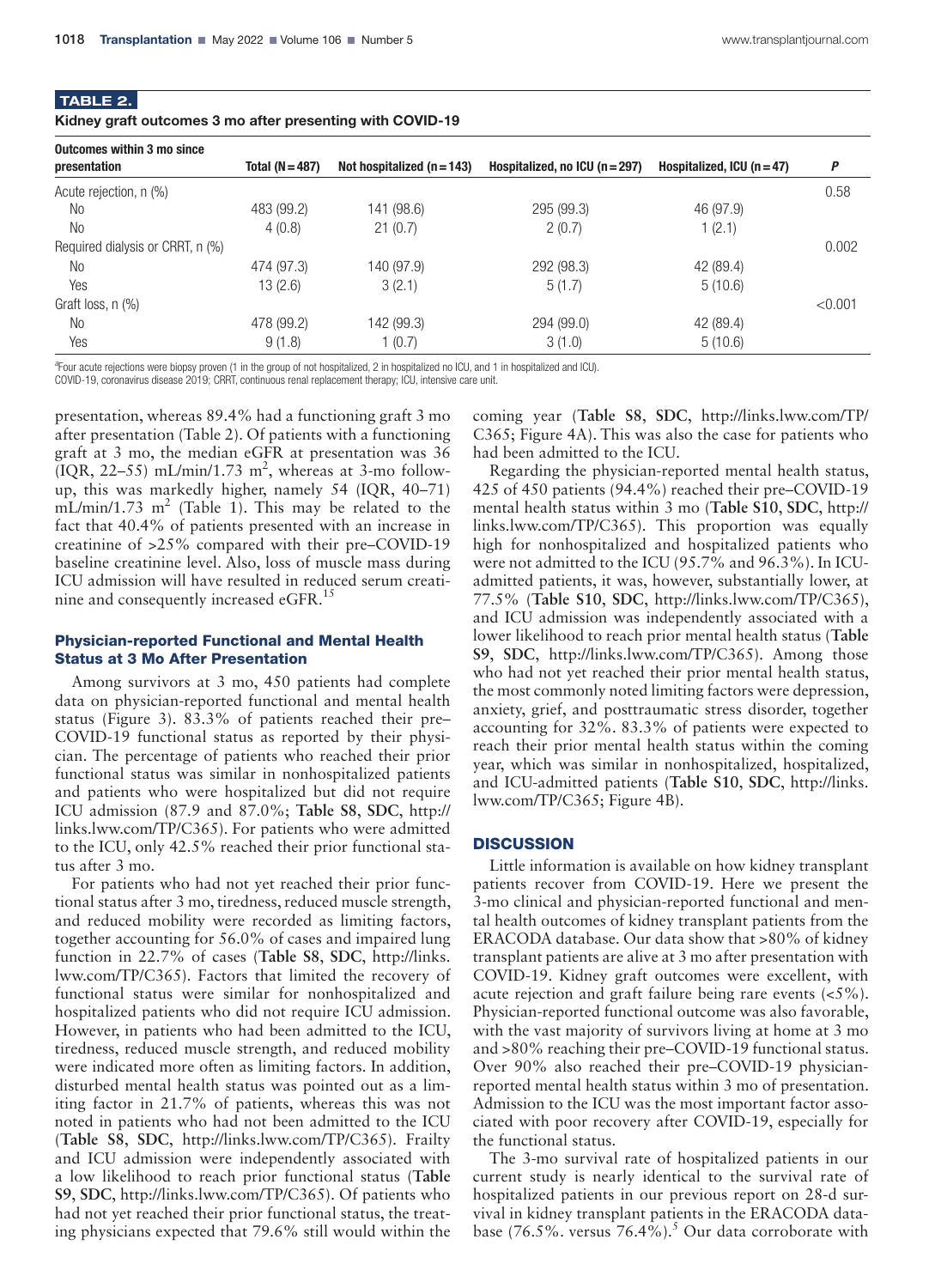

FIGURE 4. Functional and mental health outcomes among survivors 3 mo after presenting with COVID-19. COVID-19, coronavirus disease 2019.

previous studies that showed survival rates ranging from  $72\%$  to 84%.<sup>6-10,16,17</sup> These studies either documented survival of hospitalized patients or information on hospitalization was lacking. A study that mapped out the infection and survival rates of the entire kidney transplant population in Flanders region of Belgium for a period of 12wk showed that 1.4% of the 3293 patients were diagnosed with SARS-CoV-2 infection, of which 82.6% were admitted to hospital and  $86.0\%$  survived.<sup>18</sup> In a similar study from Saudi Arabia that followed 3052 solid organ transplant patients, 2.2% were diagnosed with SARS-CoV-2 infection, of which 70% were admitted to hospital and 96% survived.19 Our study shows comparable numbers (74% admitted and 82% survived), suggesting that our data are a fair representation of the kidney transplant population with COVID-19.

Acute rejection is a concern in kidney transplant recipients with COVID-19 because the infection induces systemic immune activation, and calcineurin inhibitors and mycophenolate mofetil are often reduced or discontinued upon admission. Little data are available in the literature on the risk of acute rejection in these circumstances. In a report on kidney biopsy findings in 17 patients with COVID-19, 4 kidney transplant patients were included. Three of these biopsies showed acute rejection.<sup>20</sup> Although more of such case reports and case series can be found in literature, they do not provide detailed insight into the frequency with which acute rejection occurs. Available data indicate that acute rejection rarely occurs. A prospective single-center study including 161 solid organ transplant recipients documented acute rejection in 3.4% of patients.<sup>17</sup> Another single-center prospective cohort study found only 1 acute rejection among the 491 included kidney transplant recipients.18 In a series of 47 kidney transplant patients with COVID-19, none of them developed de novo donor-specific antibodies or an increase in panel reactive antibodies within 3 mo after discharge from hospital. $9,21$  In line with these previous reports, we found acute rejection to be rare, occurring in 1% of patients who survived COVID-19.

In kidney transplant patients admitted for COVID-19, acute kidney injury frequently occurs, but long-term kidney outcome among survivors seems good. A systematic review of COVID-19 infections in kidney transplant patients included 63 articles published from January 1 to July 7, 2020, which included 420 kidney transplant patients with confirmed COVID-19. In this analysis, 23% of patients required kidney replacement therapy during hospital admission, $^{22}$  but later publications showed proportions <15%.<sup>6,21,22</sup> It is important to note that in one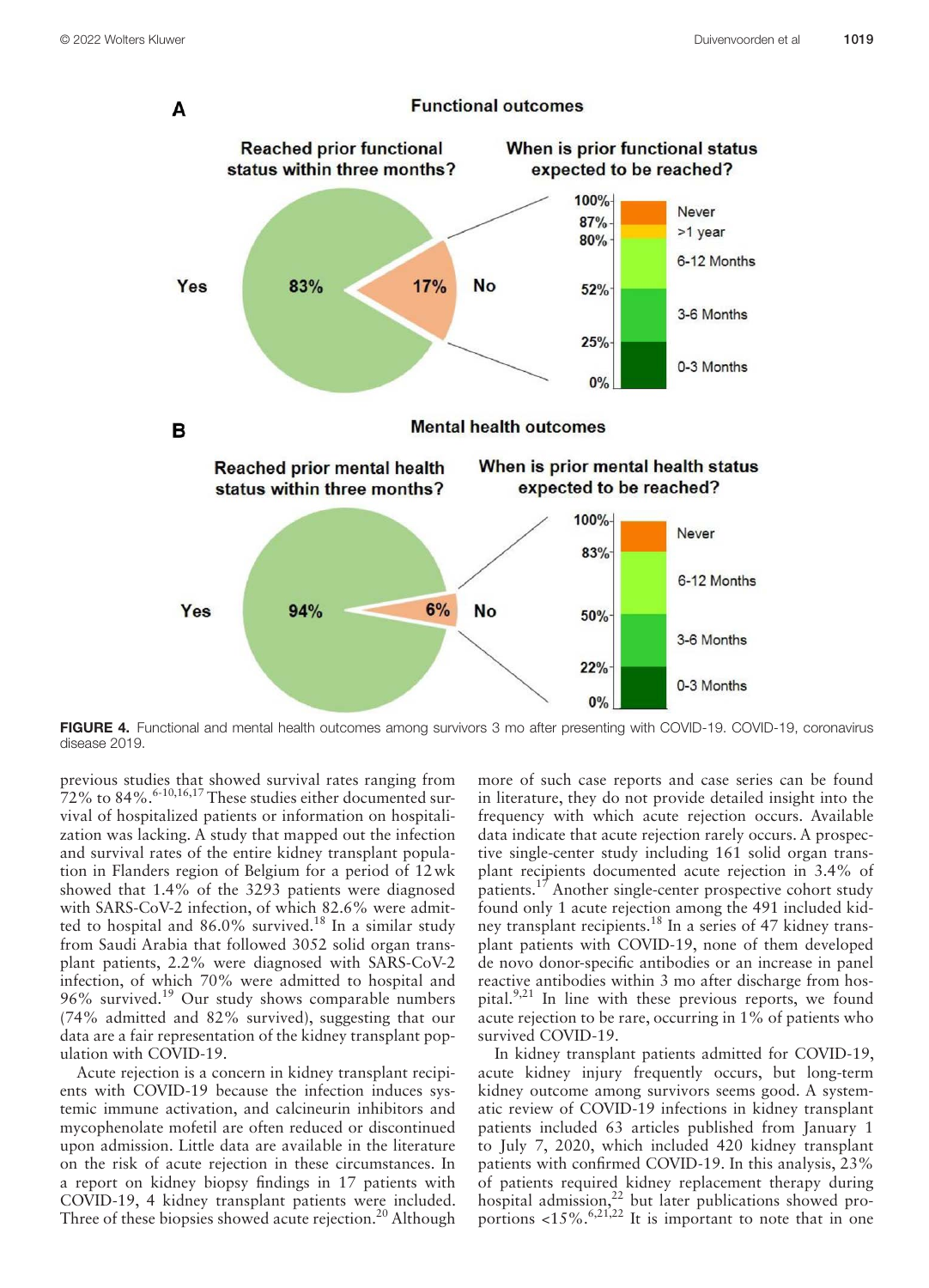of these studies, all of the surviving patients regained their baseline kidney function before being discharged from the hospital. $^{23}$  This is in line with our findings showing that 2.4% of surviving patients required dialysis or CVVH at some point after presentation and that the vast majority of patients have a functioning graft at 3-mo follow-up. Our data therefore provide a reassuring picture of maintained graft function among patients who survive COVID-19. It is important to note, however, that for patients who had been admitted to the ICU, graft-related outcomes were less favorable, with permanent loss of graft function in >10%.

We observed that physician-reported functional and mental health outcomes are reasonably well in kidney transplant patients who survived COVID-19. To our knowledge, data on functional and mental health outcomes after COVID-19 in kidney transplant patients have not been reported before. However, several studies on functional and mental health outcomes after COVID-19 in the general population can place our findings in perspective. In a French study performed after 4-mo follow-up in 834 COVID-19 patients, 51% of patients reported at least 1 symptom that did not exist before COVID-19.<sup>3</sup> In a Chinese study in 1733 COVID-19 patients, 76% reported at least 1 symptom after 6-mo follow-up.<sup>4</sup> Regarding functional outcome parameters, fatigue was reported by 31% of patients in the French study, whereas fatigue or muscle weakness was reported by 63% of patients in the Chinese study. In our data, tiredness, reduced muscle strength, and reduced mobility were reported for 56% of the patients. Regarding mental health outcomes, impaired memory was reported by 18% of patients in the general population, $3$ whereas the reported prevalence was 12% in our study. For sleep disturbance, these proportions were 26%<sup>4</sup> and 12%, respectively. Although these studies cannot directly be compared because of differences in patient demographics, data acquisition, and data reporting, the overall picture is that functional and mental health outcome at 3 mo after COVID-19 do not seem much different in kidney transplant patients when compared with the general population.

Although clinical, functional, and mental health recovery was good for out-of-hospital and hospitalized patients 3 mo after being diagnosed with COVID-19, the prospects for patients admitted to the ICU were bleak. Nearly half did not survive, and of those who did survive,  $>10\%$  had permanently lost their graft function, and 57.5% and 22.5% did not reach their pre–COVID-19 functional and mental health status, respectively, 3 mo after presentation. This indicates that these patients are indeed seriously ill and the majority of them only partially recover in the months following their infection. These patients should therefore be closely monitored after hospital discharge, and attention should be given to their functional and mental health well-being.

A strength of our study is that it is based on a complete and highly detailed data set retrieved from the largest European database that was specifically designed to obtain information on kidney replacement therapy patients with COVID-19. The ERACODA database is unique in the fact that it yields detailed information on demographics, disease characteristics, and outcomes. An additional strength is that follow-up data are obtained 3 mo after presentation, which enables us to investigate the clinical, functional, and mental health outcomes of kidney replacement therapy patients.

Our study also has limitations. First, the database may not include all kidney transplant patients with COVID-19 in the participating centers. A proportion of patients who presented with COVID-19 may not have been entered into the database, and some patients may not have contacted their medical center, especially if they had mild symptoms. Also, testing policies may have varied between centers, across countries, and over time. Consequently, patients with no or mild symptoms are expected to be underrepresented in our database, but this does not detract from the rather favorable outcome that we observed. Second, detailed information on in-hospital management of the patients was not available, which made it impossible to relate outcome to treatment strategies. Third, the followup of patients is 3 mo after the onset of the COVID-19 infection. A longer-term follow-up is important and is needed in the future. Fourth, White or Caucasian patients comprised 85.3% of the population. Although this may reflect the European population, our findings are not representative for populations with non-European ancestry. Finally, functional and mental health outcome parameters were physician-reported outcomes, based on clinical judgment. Ideally, both physician- and patient-reported outcomes would have been gathered because they both provide valuable information. Physicians might have missed deficiencies in physical or mental health functioning, and patients might not have reported them. Physicianreported outcomes are therefore less discriminative than patient-reported outcomes.<sup>24</sup> Furthermore, the fact that the identification of impairments in patient's functional and mental health status was left to the discretion of the physician may have resulted in heterogeneity in reporting by physicians.

In summary, our study shows that >80% of kidney transplant recipients are alive at 3 mo after presentation with COVID-19. In these survivors, acute rejection and graft failure within 3-mo follow-up were rare, and most patients reached their pre–COVID-19 physician-reported functional and mental health status. ICU admission was associated with poor recovery from COVID-19.

#### ACKNOWLEDGMENTS

The *ERACODA collaboration* is an initiative to study prognosis and risk factors for mortality because of COVID-19 in patients with a kidney transplant or on dialysis that is endorsed by the European Renal Association-European Dialysis and Transplant Association (ERA-EDTA). ERACODA is an acronym for European Renal Association COVID-19 Database. The organizational structure contains a Working Group assisted by a Management Team and Advisory Board.

*ERACODA Working Group*: Franssen C.F.M., Gansevoort R.T. (coordinator), Hemmelder M.H., Hilbrands L.B., and Jager KJ.

*ERACODA Management Team*: Duivenvoorden R., Noordzij M., and Vart P.

*ERACODA Advisory Board*: Abramowicz D., Basile C., Covic A., Crespo M., Massy Z.A., Mitra S., Petridou E., Sanchez J.E., and White C.

*Data Sharing Statement:* Collaborators that entered data in ERACODA remain the owner of these data. The database can therefore not be disclosed to any third party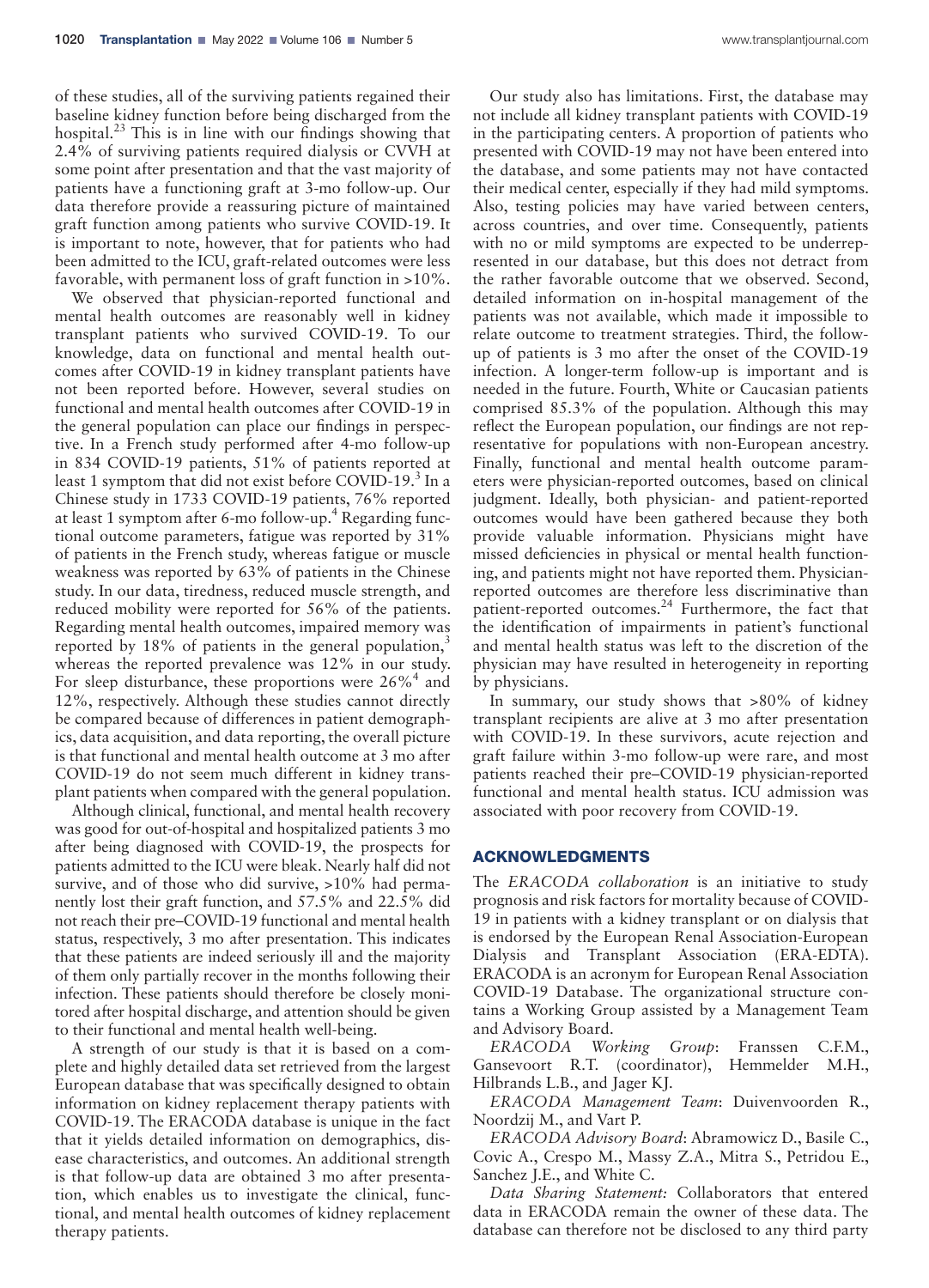without the prior written consent of all data providers, but the database will be made available to the editorial offices of medical journals when requested. Research proposals can be submitted to the Working Group via COVID.19. KRT@umcg.nl. If deemed of interest and methodological sound by the Working Group and Advisory Board, the analyses needed for the proposal will be performed by the Management Team.

The authors thank all people who entered information in the ERACODA database for their participation, and especially all healthcare workers who have taken care of the included COVID-19 patients.

*Financial Disclosure*: Unrestricted research grants were obtained from the ERA-EDTA, The Dutch Kidney Foundation, Baxter, and Sandoz. Neither organization had any role in the design of the study, interpretation of results, nor in writing of the article.

*Funding*: ERACODA received unrestricted research grants from ERA-EDTA, The Dutch Kidney Foundation, Baxter, and Sandoz.

*Names and Affiliations of Collaborative Authors*:

Jeroen B. van der Net, MD, PhD, Albert Schweitzer Hospital, Dordrecht, the Netherlands; Marie Essig, MD, PhD, Ambroise Pare Hospital, APHP Paris-Saclay University, Boulogne Billancourt, France; Peggy W.G. du Buf-Vereijken, MD, PhD, Betty van Ginneken, Nanda Maas, Amphia Hospital, Breda, the Netherlands; Liffert Vogt, MD, PhD, Brigit C. van Jaarsveld, MD, PhD, Frederike J. Bemelman, MD, PhD, Farah Klingenberg-Salahova, MD, Frederiek Heenan-Vos, MD, PhD, Marc G. Vervloet, MD, PhD, Azam Nurmohamed, MD, PhD, Amsterdam UMC, Amsterdam, the Netherlands; Daniel Abramowicz, MD, PhD, Sabine Verhofstede, Antwerp University Hospital, Antwerp, Belgium; Omar Maoujoud, MD, PhD, Avicennes Military Hospital, Faculty of Medicine, Cadi Ayyad University, Marrakech, Morocco; Thomas Malfait, MD, AZ Delta, Roeselare, Belgium; Jana Fialova, MD, B. Braun Avitum, Litomerice, Czech Republic; Edoardo Melilli, MD, PhD, Alexandre Favà, MD, Josep M. Cruzado MD, PhD, Nuria Montero Perez, MD, PhD, Bellvitge University Hospital, Hospitalet de Llobregat, Barcelona, Spain; Joy Lips, MD, Bernhoven Hospital, Uden, the Netherlands; Harmen Krepel, MD, PhD, Bravis Hospital, Roosendaal/Bergen op Zoom, the Netherlands; Harun Adilovic, MD, Cantonal Hospital Zenica, Bosnia and Herzegovina; Maaike Hengst, MSc, Constantijn Konings, MD, PhD, Catharina Hospital, Eindhoven, the Netherlands; Andrzej Rydzewski, MD, PhD, Central Clinical Hospital of the Ministry of Interior, Warsaw, Poland; Philippe Braconnier, MD, Daniel Weis, MD, Centre Hospitalier du Nord, Luxembourg; Ryszard Gellert, MD, PhD, Centre of Postgraduate Medical Education, Poland; João Oliveira, MD, PhD, Centrodial, São João da Madeira, Portugal; Daniela G. Alferes, MD, Centro Hospitalar Vila Nova de Gaia/Espinho, Vila Nova de Gaia, Portugal; Daniela Radulescu, MD, PhD, 'Carol Davila' University of Medicine and Pharmacy, Bucharest, Romania/Emergency Clinical Hospital 'Sf. Ioan'; Elena V. Zakharova, MD, PhD, City Hospital n.a. S.P. Botkin, Moscow, Russia; Patrice Max Ambuehl, MD, PhD, Rebecca Guidotti, MSc, Andrea Walker, City Hospital Waid, Zürich, Switzerland; Fanny Lepeytre, MD, Clémentine Rabaté, MD, Guy Rostoker, MD, PhD, Claude Galien Hospital Ramsay santé, Quincy-sous-Sénart, France; Sofia Marques, MD, Clínica de Hemodiálise de Felgueiras, Felgueiras, Portugal; Tijana Azasevac, MD, Gordana Strazmester Majstorovic, MD, Clinical Centre of Vojvodina, Novi Sad, Serbia; Dajana Katicic, MD, Croatian Society of Nephrology, Dialysis and Transplantation, Croatia; Marc ten Dam, MD, CWZ Nijmegen, Nijmegen, the Netherlands; Thilo Krüger, MD, PhD, DaVita Geilenkirchen, Geilenkirchen, Germany; Szymon Brzosko, MD, PhD, DaVita, Wrocław, Poland; Vassilios Liakopoulos, MD, PhD, 1st Department of Internal Medicine, Medical School, Aristotle University of Thessaloniki, Thessaloniki, Greece; Adriaan L. Zanen, MD, Deventer Ziekenhuis, Deventer, the Netherlands; Susan J.J. Logtenberg, MD, PhD, Dianet Dialysis Center, Utrecht, the Netherlands; Lutz Fricke, MD, PhD, Dialysis Center Bochum, Bochum, Germany; Olexandr Kuryata, MD, PhD, Dnipro State Medical University, Dnipro, Ukraine; Jeroen J.P. Slebe, MD, Elyse Klinieken voor Nierzorg, Kerkrade, the Netherlands; Samar Abd ElHafeez, MD, PhD, Epidemiology Department, High Institute of Public Health, Alexandria University, Egypt; Delphine Kemlin, Erasme Hospital, Brussels, Belgium; Jacqueline van de Wetering, MD, PhD, Marlies E.J. Reinders, MD, PhD, Dennis A. Hesselink, MD, PhD, J. Kal-van Gestel, MSc, Erasmus MC Transplant Institute, Department of Internal Medicine, University Medical Center Rotterdam, Rotterdam, the Netherlands; Jaromir Eiselt, Lukas Kielberger, Faculty of Medicine in Pilsen, Charles University, Pilsen, Czech Republic; Hala S. El-Wakil, MD, PhD, Faculty of Medicine-Alexandria University, Alexandria, Egypt; Martine Verhoeven, MD, Franciscus Gasthuis and Vlietland, Schiedam, the Netherlands; Ian Logan, MD, Freeman Hospital, Newcastle upon Tyne, United Kingdom; Cristina Canal, MD, PhD, Carme Facundo, MD, PhD, Fundació Puigvert, Barcelona, Spain; Ana M. Ramos, MD, PhD, Fundación Jiménez Díaz, Madrid, Spain; Alicja Debska-Slizien, MD, PhD, Gdansk Medical University, Gdansk, Poland; Nicoline M.H. Veldhuizen, MD, Gelre Hospital, Apeldoorn, the Netherlands; Eirini Tigka, General Hospital of Athens "G. Gennimatas," Athens, Greece; Maria Anna Polyzou Konsta, MD, General Hospital of Serres, Serres, Greece; Stylianos Panagoutsos, General University Hospital of Alexandroupolis, Alexandroupolis, Greece; Francesca Mallamaci, MD, Adele Postorino, MD, Francesco Cambareri, MD, Grande Ospedale Metropolitano and CNR, Reggio Calabria, Italy; Irina Matceac, MD, Ionut Nistor, MD, PhD, Adrian Covic, MD, PhD, Grigore T. Popa University of Medicine and Pharmacy, Iasi, Romania/Dr Ci Parhon Hospital, Iasi, Romania; J.H.M. Groeneveld, MD, Jolanda Jousma, Haaglanden Medisch Centrum, the Hague, the Netherlands; Marjolijn van Buren, MD, PhD, Haga hospital, the Hague, the Netherlands; Fritz Diekmann, MD, PhD, Federico Oppenheimer, MD, PhD, Miquel Blasco, MD, Hospital Clínic de Barcelona, Barcelona, Spain; Tiago Assis Pereira, MD, Hospital Curry Cabral – Central Lisbon University Hospital Center, Lisbon, Portugal; Carlos Arias-Cabrales, MD, Laura Llinàs-Mallol, MSc, Anna Buxeda, MD, Carla Burballa Tàrrega, MD, Dolores Redondo-Pachon, MD, PhD, Maria Dolores Arenas Jimenez, MD, Alberto Mendoza-Valderrey, PhD, Hospital del Mar, Barcelona, Spain; Ana Cristina Martins, Catarina Mateus, Goncalo Alvila, Ivo Laranjinha,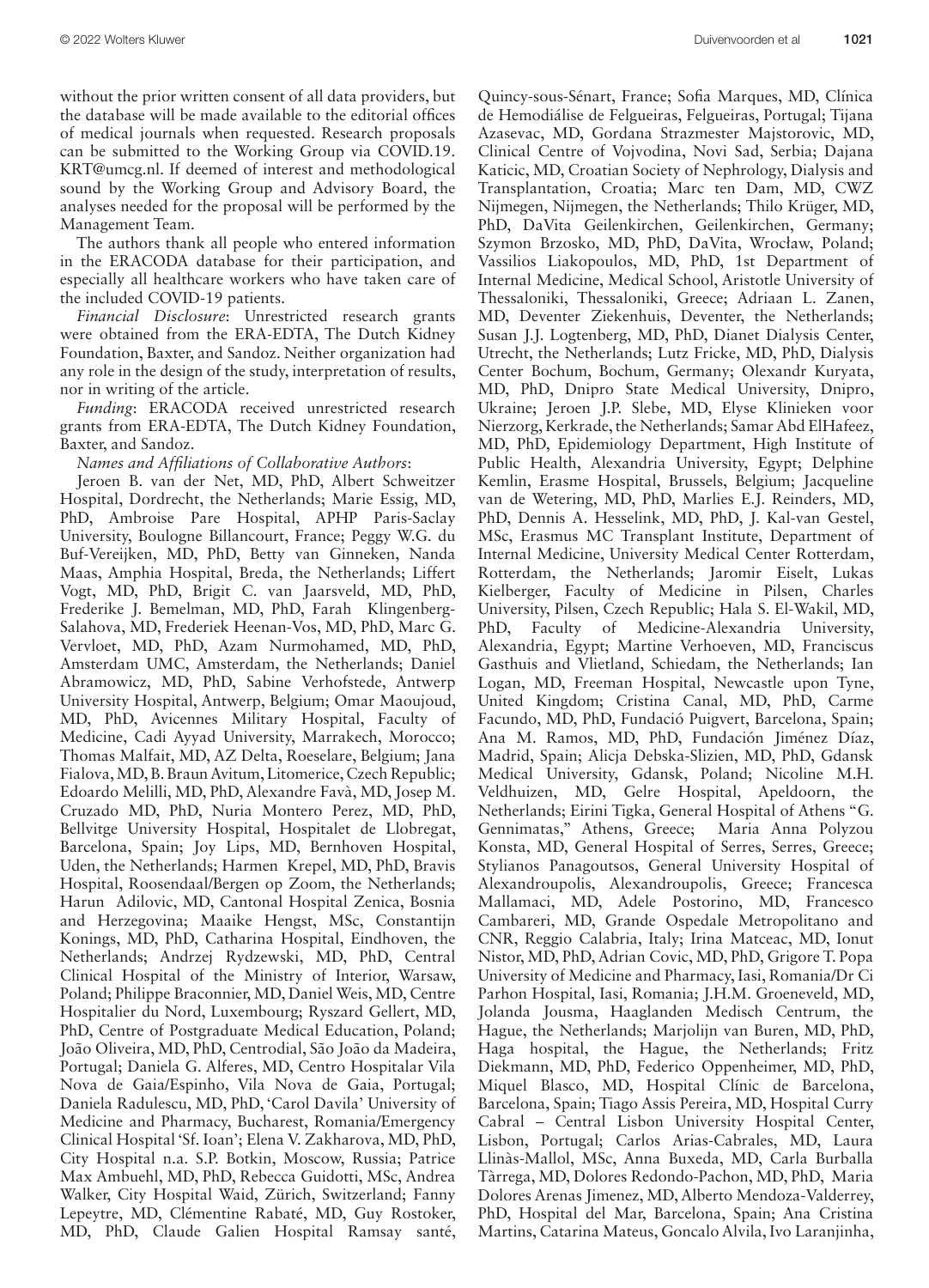MD, Hospital de Santa Cruz, Centro Hospitalar de Lisboa Ocidental, Lisbon; Julia M. Hofstra, MD, PhD, Machiel A. Siezenga, MD, PhD, Hospital Gelderse Vallei, Ede, the Netherlands; Antonio Franco, Hospital General of Alicante, Alicante, Spain; David Arroyo, MD, PhD, Sandra Castellano, MD, Hospital General Universitario Gregorio Marañón, Madrid, Spain; Sagrario Balda Manzanos, MD, PhD, Hospital Obispo Polanco, Salud Aragón, Spain; R. Haridian Sosa Barrios, MSc, Hospital Universitario Ramón y Cajal, Madrid, Spain; Wim Lemahieu, MD, PhD, Imelda Hospital, Bonheiden, Belgium; Karlijn Bartelet, MD, Isala, Zwolle, the Netherlands; Ahmet Burak Dirim, MD, Mehmet Sukru Sever, MD, Aydin Turkmen, MD, Seda Şafak, MD, Istanbul Faculty of Medicine, Istanbul University, Istanbul, Turkey; Daan A.M.J. Hollander, MD, PhD, Jeroen Bosch Ziekenhuis, Den Bosch, the Netherlands; Stefan Büttner, MD, Klinikum Aschaffenburg-Alzenau, Aschaffenburg, Germany; Aiko P.J. de Vries, MD, PhD, Soufian Meziyerh, MD, Danny van der Helm, PhD, Marko Mallat, PhD, Hanneke Bouwsma, MD, Leiden University Medical Center, Leiden, the Netherlands; Sivakumar Sridharan, PhD, Lister Hospital, Stevenage, United Kingdom; Kristina Petruliene, MD, PhD, Lithuanian University of Health Sciences, Lithuania; Sharon-Rose Maloney, MD, Luzerner Kantonsspital, Luzern, Switzerland; Iris Verberk, MD, PhD, Maasstad Ziekenhuis, Rotterdam, the Netherlands; Frank M. van der Sande, MD, PhD, Maarten H.L. Christiaans, MD, PhD, Maastricht University Medical Center, Maastricht, the Netherlands; N Mohan Kumar, Manipal Hospital, Manipal, India; Marina Di Luca, MD, PhD, Marche Nord Hospital, Pesaro, Italy; Serhan Z. Tuğlular, MD, Marmara University School of Medicine, Istanbul, Turkey; Andrea Kramer, MD, PhD, Martini Ziekenhuis, Groningen, the Netherlands; Charles Beerenhout, MD, PhD, Maxima Medisch Centrum, Veldhoven, the Netherlands; Peter T. Luik, MD, PhD, Meander Medisch Centrum, Amersfoort, the Netherlands; Martin Tiefenthaler, MD, Medical University Innsbruck, Innsbruck, Austria; Bruno Watschinger, MD, Medical University of Vienna, Vienna, Austria; Aaltje Y. Adema, MD, PhD, Medisch Centrum Leeuwarden, Leeuwarden, the Netherlands; Vadim A. Stepanov, MD, PhD, Moscow Regional Research and Clinical Institute, Moscow, Russia; Ilaria Gandolfini, MD, Umberto Maggiore, MD, Nephrology Unit, Department of Medicine and Surgery, University of Parma, Parma, Italy; Anselm Fliedner, MD, Nierenzentrum Reutlingen-Tübingen, Reutlingen, Germany; Anders Åsberg, PhD, Geir Mjoen, PhD, Norwegian Renal Registry, Oslo University Hospital – Rikshospitalet, Olso, Norway; Hitoshi Miyasato, Okinawa Chubu Hospital, Japan; Carola W.H. de Fijter, MD, PhD, OLVG, Amsterdam, the Netherlands; Nicola Mongera, MD, Ospedale S. Maurizio Bolzano,Bolzano, Italy; Stefano Pini, MD, Padua University Hospital, Padua, Italy; Consuelo de Biase, MD, Angele Kerckhoffs, MD, PhD, Anne Els van de Logt, MD, Rutger Maas, MD, PhD, Radboud University Medical Center, Nijmegen, the Netherlands; Olga Lebedeva, MD, Regional Clinical Hospital, Yaroslavl, Russia; Veronica Lopez, MD, PhD, Regional Hospital of Malaga, Malaga, Spain; Louis J.M. Reichert, MD, PhD, Jacobien Verhave, MD, PhD, Rijnstate Hospital, Arnhem, the Netherlands; Denis Titov, RUDN University, Russia; Ekaterina V. Parshina, MD, Saint-Petersburg State University Hospital, Saint-Petersburg, Russia; Luca Zanoli, MD, PhD, Carmelita Marcantoni, MD, San Marco Hospital, University of Catania, Catania, Italy; Gijs van Kempen, MD, Saxenburgh Medisch Centrum, Hardenberg, the Netherlands; Liesbeth E.A. van Gils-Verrij, MD, Sint Antonius Ziekenhuis, Nieuwegein, the Netherlands; John C. Harty, MD, Southern Health and Social Care Trust, Newry, Northern Ireland; Marleen Meurs, MD, Spaarne Gasthuis, Haarlem, the Netherlands; Marek Myslak, SPWSZ Hospital, Szczecinie, Poland; Yuri Battaglia, MD, PhD, St Anna University Hospital, Ferrara, Italy; Paolo Lentini, MD, PhD, St Bassiano Hospital, Bassano del Grappa, Italy; Edwin den Deurwaarder, MD, Streekziekenhuis Koningin Beatrix, Winterswijk, the Netherlands; Maria Stendahl, MD, PhD, Swedish Renal Registry, Jönköping, Sweden; Ivan Rychlik, MD, PhD, Third Faculty of Medicine, Charles University, and Faculty Hospital Kralovske Vinohrady, Prague, Czech Republic; Carlos J. Cabezas-Reina, MD, Ana Maria Roca, MD, Toledo University Hospital, Toledo, Spain; Ferdau Nauta, MD, PhD, Treant/Scheper Ziekenhuis, Emmen, the Netherlands; İdris Sahin, MD, Turgut Ozal Medical Center, Malayta, Turkey; Eric Goffin, MD, PhD, Nada Kanaan, MD, Laura Labriola, MD, Arnaud Devresse, MD, PhD, Université Catholique de Louvain, Cliniques universitaires St Luc, Brussels, Belgium; Anabel Diaz-Mareque, MD, University Clinical Hospital of Santiago de Compostela, Santiago de Compostela, Spain; Armando Coca, MD, PhD, University Clinical Hospital of Valladolid, Valladolid, Spain; Gabriel de Arriba, MD, PhD, Universitary Hospital of Guadalajara, Guadalajara, Spain; Björn K.I. Meijers, MD, PhD, Maarten Naesens, MD, PhD, Bruno Desschans, University Hospital Leuven, Leuven, Belgium; Annelies Tonnerlier, Karl M. Wissing, University Hospital Brussels, Brussels, Belgium; Ivana Dedinska, MD, PhD, University Hospital Martin and Jessenius Faculty of Medicine Comenius University, Martin, Slovakia; Giuseppina Pessolano, MD, University Hospital Medical Center Verona, Verona, Italy; Shafi Malik, MD, University Hospitals of Coventry and Warwickshire NHS Trust, Coventry, United Kingdom; Evangelia Dounousi, MD, PhD, University Hospital of Ioannina, Ioannina, Greece; Evangelos Papachristou, MD, PhD, University Hospital of Patras, Patras, Greece; Stefan P. Berger, MD, PhD, Esther Meijer, MD, PhD, Jan Stephan F. Sanders, MD, PhD, Akin Özyilmaz, MD, PhD (Dialysis Center Groningen), University Medical Center Groningen, Groningen, the Netherlands; Jadranka Buturović Ponikvar, MD, PhD, Andreja Marn Pernat, MD, Damjan Kovac, MD, PhD, Miha Arnol, MD, PhD, University Medical Center Ljubljana, Ljubljana, Slovenia; Robert Ekart, MD, PhD, University Medical Centre Maribor, Maribor, Slovenia; Alferso C. Abrahams, MD, PhD, Femke M. Molenaar, MD, Arjan D. van Zuilen, MD, PhD, Sabine C.A. Meijvis, MD, PhD, Helma Dolmans, University Medical Center Utrecht, Utrecht, the Netherlands; Ekamol Tantisattamo, MD, MPH, University of California Irvine School of Medicine, Orange, CA; Pasquale Esposito, MD, PhD, University of Genoa, Genoa, Italy; Jean-Marie Krzesinski, MD, PhD, Jean Damacène Barahira, MPH, University of Liège, Liège, Belgium; Maurizio Gallieni, MD, University of Milan, Milan, Italy; Paloma Leticia Martin-Moreno, University of Navarra Clinic, Pamplona, Spain; Gabriele Guglielmetti, MD, University of Piemonte Orientale, Novara, Italy; Gabriella Guzzo, MD, Valais Hospital, Sion and Lausanne